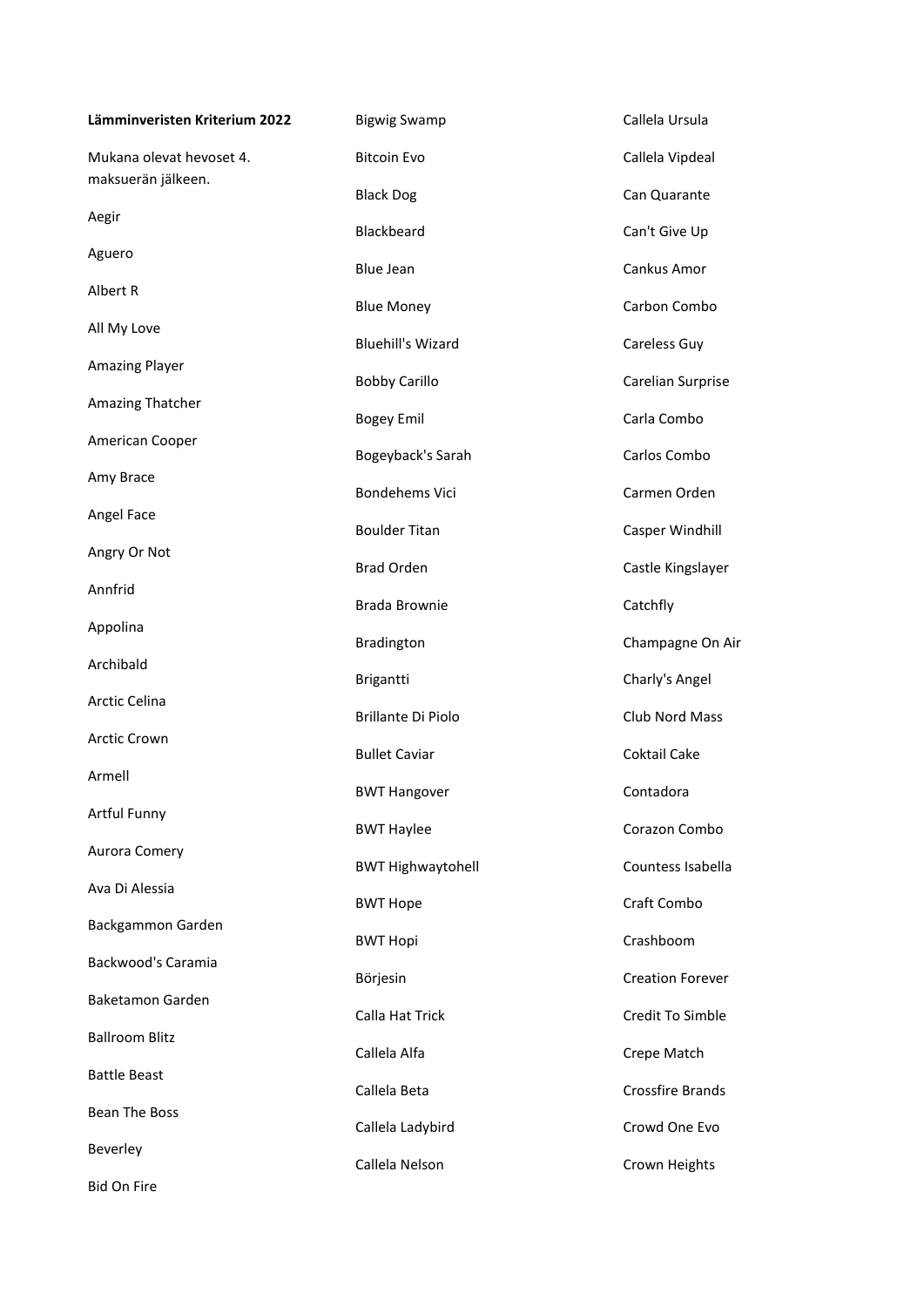| Crown Or Clown         | <b>Everlasting Boogie</b> | Handyman             |
|------------------------|---------------------------|----------------------|
| Crystal Combo          | <b>Evert Knows</b>        | Hard To Follow       |
| Cupido Combo           | Exenthiel                 | Henley               |
| Da Da Dad              | Faith Hill                | Herbert Luca         |
| Daisy Diver            | <b>Feeling Bold</b>       | <b>Hercules Pouz</b> |
| Dare To Shine          | Feels Like Power          | Highlight Bogeyman   |
| Deena Belus            | <b>Fifty Cent</b>         | Hila's Araneidan     |
| Di Baba Bid            | Figlio Di Sue             | His Royal Scrawny    |
| Divina La Renta        | Fine Way                  | Hugo Artist          |
| Dodii                  | <b>Flying Spell</b>       | Hyperion             |
| Domingo Flame          | Forever First Lady        | I Don't Care         |
| Donald Diver           | Fortunewheelgarden        | <b>Ibanez Comery</b> |
| Dorea Frido            | Francis Coccola           | Ice Star             |
| Dorian                 | Free For Win              | Ignacio              |
| <b>Dreams</b>          | <b>Fully Regal</b>        | Ilos Adalmiina       |
| Drogon                 | Game Set Match            | Ilos Daniela         |
| Dunder Bolt            | Garcon Facile             | Image Vice           |
| <b>Edward Snipes</b>   | <b>Get Going Glory</b>    | In Memories          |
| Edwin Orden            | Gimme Love                | Incredible Comet     |
| <b>Einar Scion</b>     | <b>Ginny Weasley</b>      | Iola Hoss            |
| EL Kazaam              | Give Me A Reason          | Iron Fight           |
| EL Kickoff             | God Knows                 | Iron Queen           |
| EL Kissimmee           | Golda Van Halen           | Irondanger           |
| <b>Empere's Black</b>  | Grab For Life             | Irrepressible        |
| <b>Empress Boogie</b>  | Grainfield Zeus           | It's True Love       |
| Enriggio Index         | Graphene                  | Ivonne Hoss          |
| Esmeralda Bay          | Green River's Inez        | <b>Ivory Susanne</b> |
| <b>Estelle Travian</b> | Grenache                  | <b>Ivy Hoss</b>      |
| Everest Orden          | Halley Wania              | Jack Of All Trades   |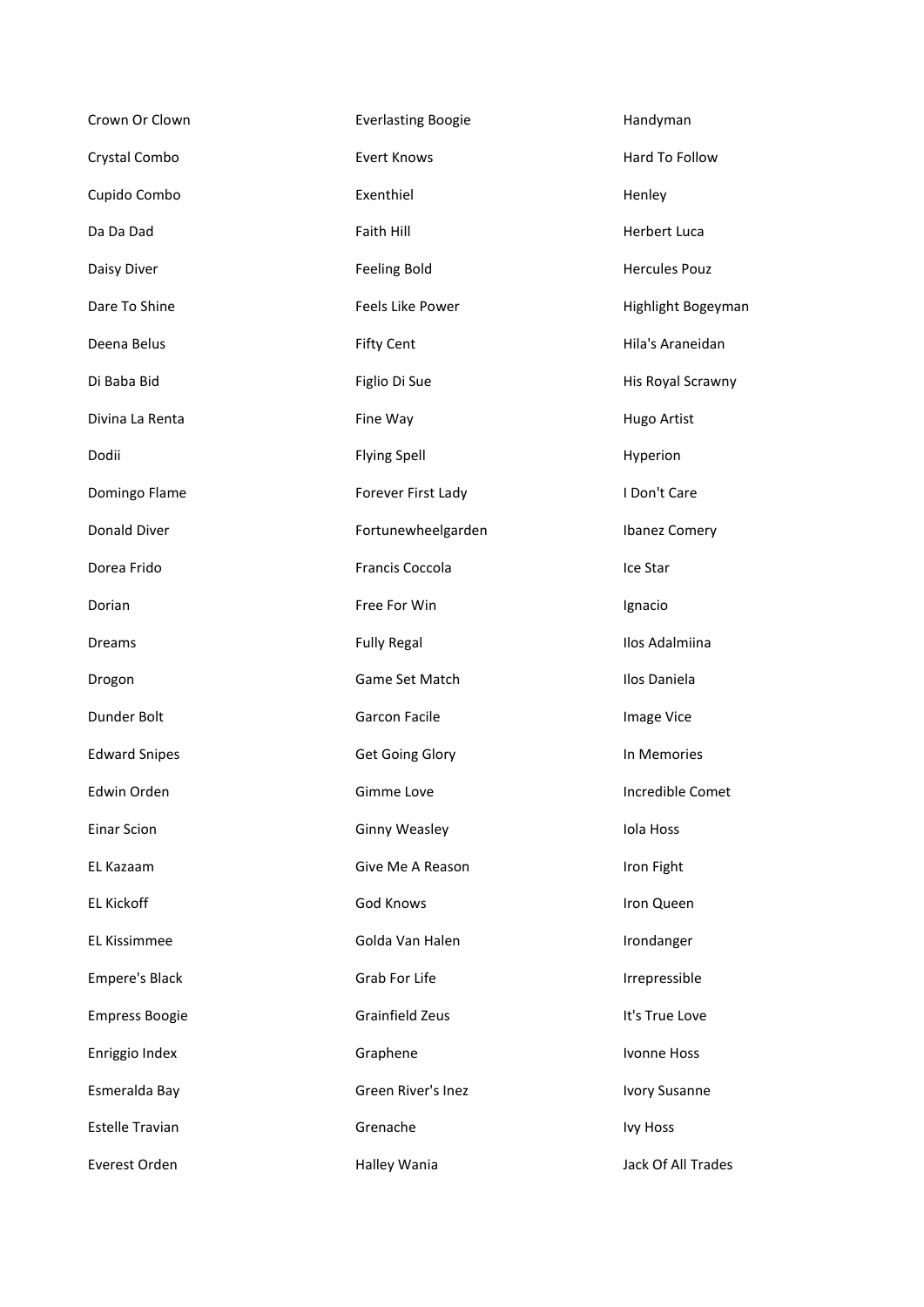| Jake La Motta       | Lily-Ann Poof             | Mauritz Match            |
|---------------------|---------------------------|--------------------------|
| Jan Coccola         | Live To Tell              | Max Boss                 |
| Janelle             | Lorella Luca              | Mc Lee                   |
| Jenny Flex          | Lorenzo Web               | Merrow                   |
| Jerger Jounce       | Louis Bourbon             | Midlife Crisis           |
| Jinx                | Loulou Web                | Might Be Dolly           |
| Joss Cates          | Lovable Star Lord         | Might Be Rebel           |
| Joulier             | Lucifer Swamp             | <b>Mighty Real</b>       |
| Joyful Swamp        | Lugauer                   | Millstone's Folly        |
| Just A Dreamer      | Lunatica                  | Montserrat Frido         |
| <b>Just Kidding</b> | Luxus Match               | <b>Mystical Princess</b> |
| Ken's Callahan      | <b>Madeleine Mess</b>     | Napoleon Fortis          |
| Kerry's Estrella    | <b>Magnificent Maxine</b> | Naranjah                 |
| Kiikku's Nea        | Mainiompi                 | Negroamaro               |
| Kilchoman           | Major Queen               | Night Sky Eagle          |
| Kingship            | Make It Up                | <b>Night Stars</b>       |
| Knows The Way       | Mandy Model               | Noren Luxi               |
| La Can France       | Margarita Luca            | Not Bad                  |
| La Vie Est Belle    | Marier Mili               | Okeanos                  |
| Lady Gaga           | Market Place              | One Liner                |
| Lake's Elmer        | <b>MAS Generalmanager</b> | Only Cash                |
| Lapland Iceman      | MAS Gina                  | Oskar Adams              |
| Latoya Web          | MAS Goes On               | Our Aake                 |
| Laxvikens Amiral    | MAS Gold Rush             | Pamela Roff              |
| Leemark's Legend    | <b>MAS Grande</b>         | Paper In Fire            |
| Lex Lincoln         | <b>MAS Gunnar</b>         | Part Time Model          |
| Lexa's Cinderella   | Massimo Hoist             | Pastor Demon             |
| Lexerna             | Mathilde Halm             | Patriot Ale              |
| Lillian Eagle       | Matteo De Veluwe          | Pekka The Best           |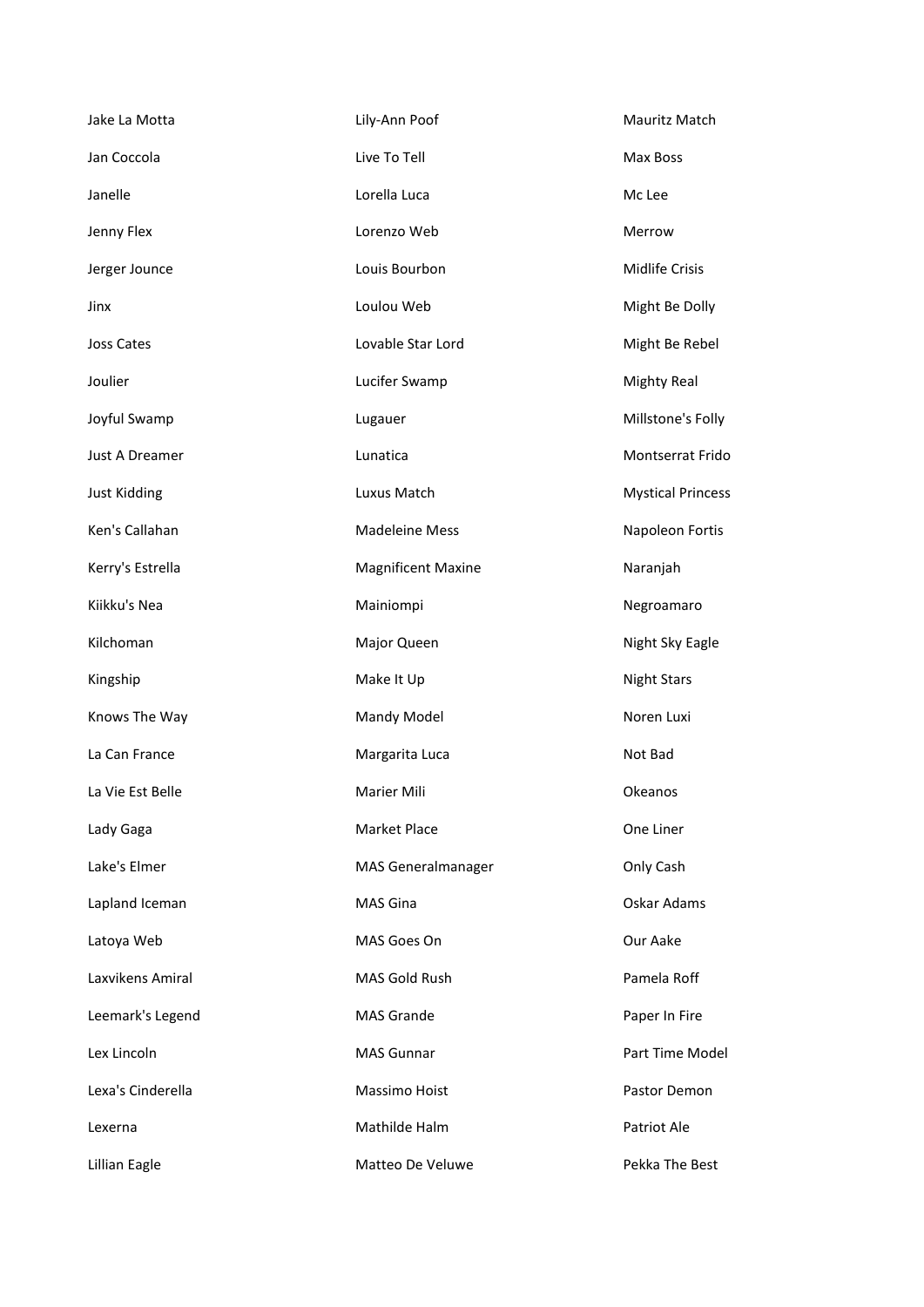| Perfect Ale               | Royal Duchess         | So Noble                  |
|---------------------------|-----------------------|---------------------------|
| Perfect Stranger          | Royal Pilatus         | So Sweet Pearl            |
| Phantom Opera             | Royalty Soul          | <b>Stabbers Star</b>      |
| Picking Foot Girl         | Rude Boy              | <b>Star Angus</b>         |
| Piece Of Battle           | Runforthehills        | <b>Stocks Ax</b>          |
| Pimp My Wurst             | Sagacious             | <b>Stonecapes Victor</b>  |
| Pin High                  | Sahara Applause       | <b>Stonecapes Vince</b>   |
| Por Pow Wow               | Sahara Callonme       | <b>Stonecapes Vincens</b> |
| Potter Kähö               | Sahara Dangerous      | <b>Stonecapes Violet</b>  |
| Power Beyonce             | Sahara Maneater       | Stonecapes Voodoo         |
| <b>Pretty Awesome</b>     | Sahara Maniac         | Stonehard                 |
| Princess Stahl            | Sahara Pokerface      | <b>Stoneisle Ultimate</b> |
| Quasar Queen              | Salatiel              | Stoneisle Unique          |
| <b>Quite Vanity</b>       | Sally Carrera         | Stoneisle Utah            |
| Rafale                    | Sally Tie             | <b>Stonelake Alix</b>     |
| Ranch Whodidwhat          | Salpaus Sensation     | Sudoku Solution           |
| <b>Real Hialeah</b>       | Sam The Man           | <b>Sugar Dance</b>        |
| Reviver                   | Sands Gangster        | Sundsvik Al Buraq         |
| <b>Richard Halm</b>       | Seabhac               | Sunrise Reverie           |
| Riksu's Vaiana            | Second Act            | <b>Sunrise Royalty</b>    |
| Rim Bay Redrose           | Semenya               | Sunrise Sava              |
| Riverside Royal           | Shackhills Beauty     | <b>Sunset Surprise</b>    |
| <b>Rock Vice</b>          | She Is Lily           | Super Clue                |
| Rocker Tie                | <b>Show Your Guts</b> | Sweepthefield             |
| Rocket Rhapsody           | Silent Starlight      | <b>Take Care</b>          |
| <b>Rocktown Plaintiff</b> | Simon Storm           | Tercero Mayo              |
| Rosa Majalis              | Skyfall Mirchi        | Tesswin                   |
| Rose Orden                | Smokin Boy            | The Empty Pocket          |
| Rosie Roof                | So Funny Funny        | The Paragon               |